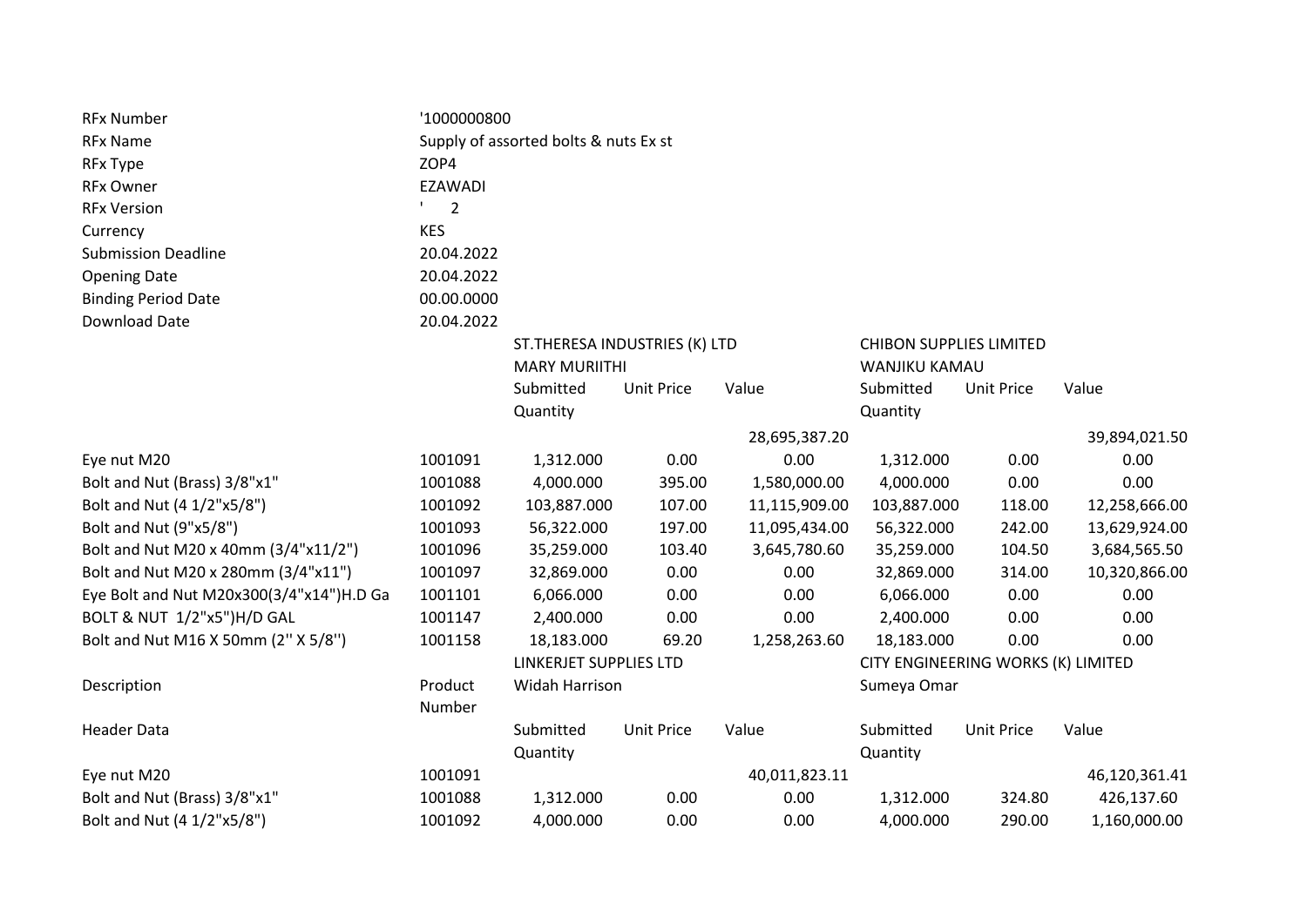| Bolt and Nut (9"x5/8")                   | 1001093 | 103,887.000            | 119.50            | 12,414,496.50            | 103,887.000    | 121.80            | 12,653,436.60 |
|------------------------------------------|---------|------------------------|-------------------|--------------------------|----------------|-------------------|---------------|
| Bolt and Nut M20 x 40mm (3/4"x11/2")     | 1001096 | 56,322.000             | 241.98            | 13,628,797.56            | 56,322.000     | 226.20            | 12,740,036.40 |
| Bolt and Nut M20 x 280mm (3/4"x11")      | 1001097 | 35,259.000             | 103.50            | 3,649,306.50             | 35,259.000     | 105.56            | 3,721,940.04  |
| Eye Bolt and Nut M20x300(3/4"x14")H.D Ga | 1001101 | 32,869.000             | 313.95            | 10,319,222.55            | 32,869.000     | 294.06            | 9,665,458.14  |
| BOLT & NUT 1/2"x5")H/D GAL               | 1001147 | 6,066.000              | 0.00              | 0.00                     | 6,066.000      | 742.40            | 4,503,398.40  |
| Bolt and Nut M16 X 50mm (2" X 5/8")      | 1001158 | 2,400.000              | 0.00              | 0.00                     | 2,400.000      | 105.56            | 253,344.00    |
|                                          |         | 18,183.000             | 0.00              | 0.00                     | 18,183.000     | 54.81             | 996,610.23    |
|                                          |         | NIRAV AGENCIES LIMITED |                   | Hyatt Investment Limited |                |                   |               |
| Description                              | Product | Evelyn Okumu           |                   |                          | sheilla sheila |                   |               |
|                                          | Number  |                        |                   |                          |                |                   |               |
| <b>Header Data</b>                       |         | Submitted              | <b>Unit Price</b> | Value                    | Submitted      | <b>Unit Price</b> | Value         |
|                                          |         | Quantity               |                   |                          | Quantity       |                   |               |
| Eye nut M20                              | 1001091 |                        |                   | 57,110,512.00            |                |                   | 41,210,388.52 |
| Bolt and Nut (Brass) 3/8"x1"             | 1001088 | 1,312.000              | 0.00              | 0.00                     | 1,312.000      | 0.00              | 0.00          |
| Bolt and Nut (4 1/2"x5/8")               | 1001092 | 4,000.000              | 0.00              | 0.00                     | 4,000.000      | 264.48            | 1,057,920.00  |
| Bolt and Nut (9"x5/8")                   | 1001093 | 103,887.000            | 156.60            | 16,268,704.20            | 103,887.000    | 111.36            | 11,568,856.32 |
| Bolt and Nut M20 x 40mm (3/4"x11/2")     | 1001096 | 56,322.000             | 284.20            | 16,006,712.40            | 56,322.000     | 205.32            | 11,564,033.04 |
| Bolt and Nut M20 x 280mm (3/4"x11")      | 1001097 | 35,259.000             | 261.00            | 9,202,599.00             | 35,259.000     | 98.60             | 3,476,537.40  |
| Eye Bolt and Nut M20x300(3/4"x14")H.D Ga | 1001101 | 32,869.000             | 475.60            | 15,632,496.40            | 32,869.000     | 367.72            | 12,086,588.68 |
| BOLT & NUT 1/2"x5")H/D GAL               | 1001147 | 6,066.000              | 0.00              | 0.00                     | 6,066.000      | 0.00              | 0.00          |
| Bolt and Nut M16 X 50mm (2" X 5/8")      | 1001158 | 2,400.000              | 0.00              | 0.00                     | 2,400.000      | 70.76             | 169,824.00    |
|                                          |         | 18,183.000             | 0.00              | 0.00                     | 18,183.000     | 70.76             | 1,286,629.08  |
|                                          |         | LUMIERE CHIC LIMITED   |                   |                          | KIDFAD LIMITED |                   |               |
| Description                              | Product | Nympha Bwire           |                   |                          | Joseph Karanja |                   |               |
|                                          | Number  |                        |                   |                          |                |                   |               |
| <b>Header Data</b>                       |         | Submitted              | <b>Unit Price</b> | Value                    | Submitted      | <b>Unit Price</b> | Value         |
|                                          |         | Quantity               |                   |                          | Quantity       |                   |               |
| Eye nut M20                              | 1001091 |                        |                   | 53,813,896.01            |                |                   | 52,376,945.00 |
| Bolt and Nut (Brass) 3/8"x1"             | 1001088 | 1,312.000              | 230.00            | 301,760.00               | 1,312.000      | 555.00            | 728,160.00    |
| Bolt and Nut (4 1/2"x5/8")               | 1001092 | 4,000.000              | 201.00            | 804,000.00               | 4,000.000      | 265.00            | 1,060,000.00  |
| Bolt and Nut (9"x5/8")                   | 1001093 | 103,887.000            | 93.51             | 9,714,473.37             | 103,887.000    | 135.00            | 14,024,745.00 |
| Bolt and Nut M20 x 40mm (3/4"x11/2")     | 1001096 | 56,322.000             | 180.32            | 10,155,983.04            | 56,322.000     | 260.00            | 14,643,720.00 |
| Bolt and Nut M20 x 280mm (3/4"x11")      | 1001097 | 35,259.000             | 110.40            | 3,892,593.60             | 35,259.000     | 160.00            | 5,641,440.00  |